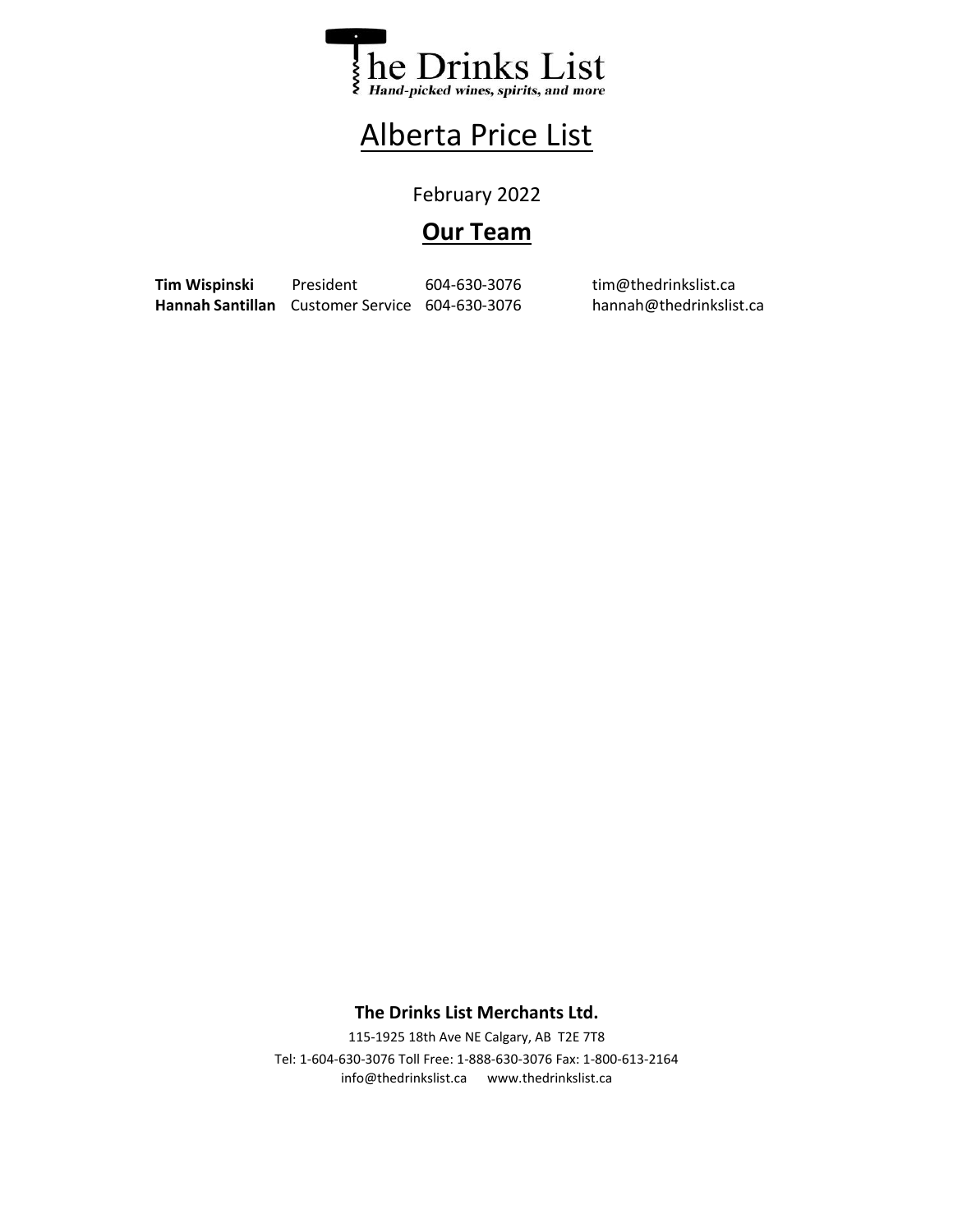| <b>SKU</b>       | <b>PRODUCT NAME</b>                                               | <b>VIN</b> | <b>CASE</b> | <b>NOTES</b>                                                                                     |
|------------------|-------------------------------------------------------------------|------------|-------------|--------------------------------------------------------------------------------------------------|
| <b>ARGENTINA</b> |                                                                   |            |             |                                                                                                  |
|                  | Andean Vineyards - Mendoza, Argentina                             |            |             | AndeanVineyards.com.ar                                                                           |
| 874834           | Condor Peak Sauvignon Blanc                                       | 2020       | 12x750      |                                                                                                  |
| 798366           | <b>Condor Peak Malbec</b>                                         | 2020       | 12x750      |                                                                                                  |
| 798553           | Condor Peak Reserve<br>Cabernet Sauvignon                         | 2019       | 12x750      |                                                                                                  |
| <b>CHILE</b>     |                                                                   |            |             |                                                                                                  |
|                  | <b>Punti Ferrer - Rapel Valley, Chile (All wines are VEGAN)</b>   |            |             | <b>PuntiFerrer.cl</b>                                                                            |
| 856909           | <b>Grill Master's Choice White</b>                                | nv         | 12x750      | Pinot Grigio, Sauvignon Blanc & Chardonnay                                                       |
| 856908           | <b>Grill Master's Choice Red</b>                                  | nv         | 12x750      | Cabernet Sauvignon, Syrah & Merlot                                                               |
| <b>FRANCE</b>    | Caves de Rauzan - AOC Bordeaux, France                            |            |             | CaveDeRauzan.com                                                                                 |
| 660126           | Augey White                                                       | 2019       | 12x750      |                                                                                                  |
| 798135           | Augey Red                                                         | 2018       | 12x750      |                                                                                                  |
| 242214           | Chateau Haut - Mazieres Rouge                                     | 2018       | 12x750      | 91 pts - winescores.ca                                                                           |
|                  | Le Cellier des Princes - Rhone Valley, France                     |            |             | <b>CellierDesPrinces.com</b>                                                                     |
| 804517           | La Princesse Rosé - Vaucluse                                      | 2019       | 12x750      | <b>GOLD - Gilbert &amp; Gaillard</b><br>Cold Activated Label - chill to make the Princess smile! |
| 804514           | Les Vignes du Princes, Vielles Vignes -<br>AOC Cotes du Rhone Red | 2019       | 12x750      | 90 pts - International Wine Report<br>Temporarily Stocked Out - ETA Mar 2022                     |
|                  | Terra Ventoux - AOP Ventoux, Rhone Valley, France                 |            |             | TerraVentoux.fr                                                                                  |
| 856910           | Les 5 Terroirs                                                    | 2018       | 12x750      | Grenache Syrah blend grown in 5 different terroirs!                                              |
| <b>ITALY</b>     |                                                                   |            |             |                                                                                                  |
|                  | San Valentino - Italy                                             |            |             | 10International.com                                                                              |
| 802953           | Pinot Grigio                                                      | 2017       | 12x750      |                                                                                                  |
| 802956           | Montepulciano D'Abruzzo                                           | 2019       | 12x750      |                                                                                                  |
|                  | Araldica - Sicily, Italy                                          |            |             | International.Boutinot.com                                                                       |
| 836783           | Garganega Pinot Grigio Garda DOC                                  | 2019       | 12x750      |                                                                                                  |